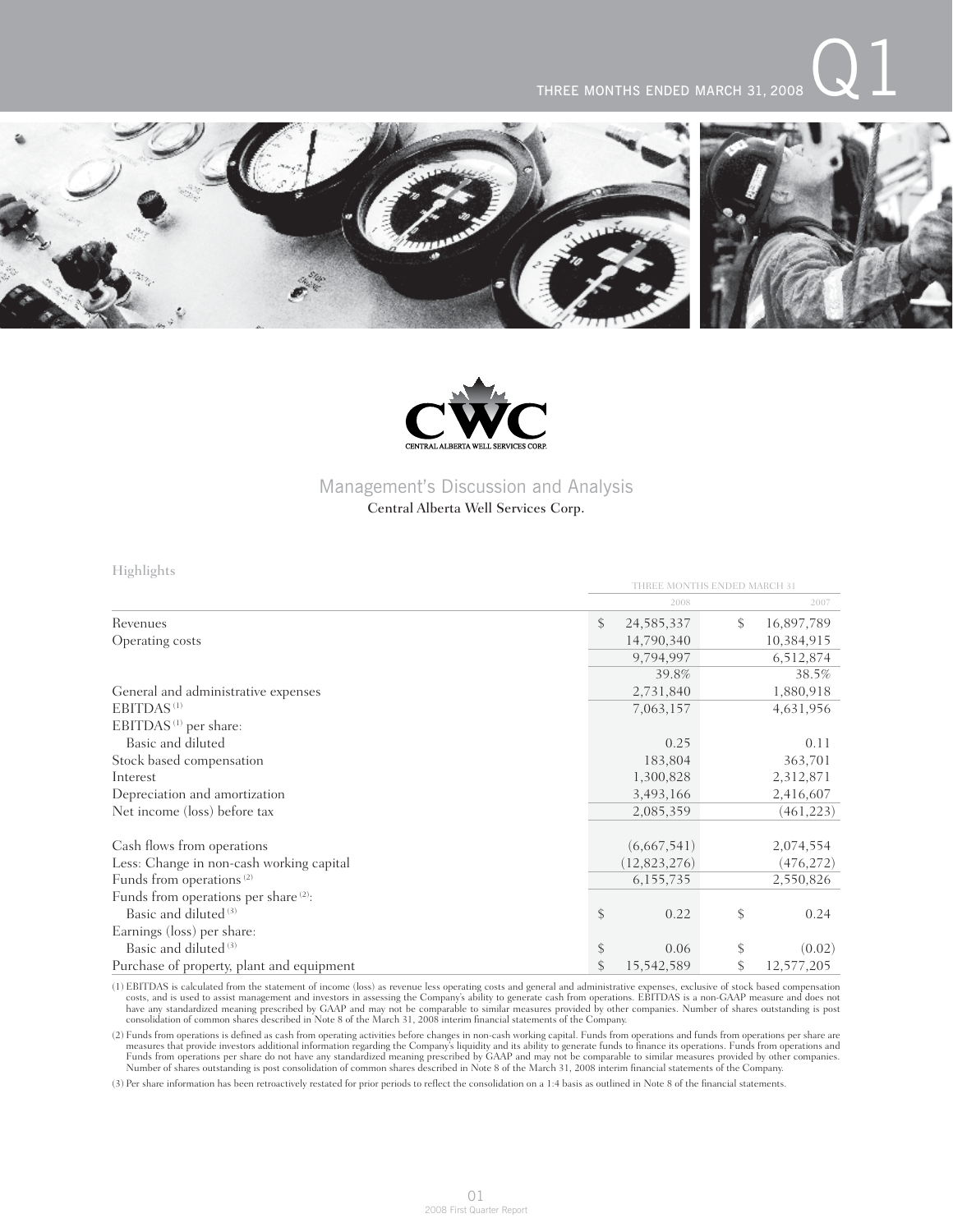The following is Management's Discussion and Analysis ("MD&A") of Central Alberta Well Services Corp.'s ("CWC" or the "Company") unaudited operating and financial results for the quarter ended March 31, 2008. This MD&A should be read in conjunction with CWC's audited financial statements for the year ended December 31, 2007. Additional information, including the Annual Information Form ("AIF"), on the Company can be found on the Company's website at www.cawsc.com or on SEDAR at www.sedar.com. The information provided in this MD&A is current as of May 26, 2008.

This discussion should not be considered all-inclusive, as it excludes changes that may occur in general economic, political and environmental conditions.

Certain statements contained in this MD&A, including statements which may contain such words as "could", "should", "believe", "expect", "will", and similar expressions and statements relating to matters that are not historical facts are forward-looking statements including, but not limited to, statements as to: future capital expenditures, including the amount and nature thereof; business strategy; expansion and growth of the Company's business and operations; and other matters.

Management has made certain assumptions and analyses which reflect their experiences and knowledge in the industry. These assumptions and analyses are believed to be accurate and truthful at the time, but the Company can not assure readers that actual results will be consistent with these forward looking statements.

However, whether actual results, performance, or achievements will conform to the Company's expectations and predictions is subject to known and unknown risks and uncertainties which could cause actual results to differ materially from the Company's expectations. Additional information regarding the risks and uncertainties significant to the Company are provided in the AIF.

All forward-looking statements made in the MD&A are qualified by these cautionary statements and there can be no assurance that the actual results or developments anticipated by the Company will be realized or, even if substantially realized, that they will have the expected outcomes to or effects on the Company or its business operations. The Company does not intend, and does not assume any obligation, to update these forward-looking statements, except as required by applicable securities legislation.

### Corporate Development

During the first quarter of 2008, the Company continued to focus on growing the size of the operating fleet through asset acquisition and by manufacturing key pieces of equipment. In the year ended December 31, 2007, the Company introduced two coil tubing units, four single service rigs, two mobile double service rigs, three skidded double service rigs, one nitrogen unit and two snubbing units including one 5K stand-alone unit representing a total investment just over \$37 million in operating assets. In the first quarter of 2008, the Company took possession of four newly completed service rigs and related equipment. In addition, the Company completed the acquisition of nine additional service rigs and established an operation base in Brooks, Alberta, representing a total investment of \$11.3 million. In addition, the Company retained the employees of the division.

The Company's corporate office is located in Calgary, Alberta and the main operating center is located in Red Deer, Alberta, with branch offices in Provost, Brooks and Whitecourt. The Company provides well services to oil and gas exploration and development companies operating in Western Canada.

### **Overview**

For the quarter ending March 31, 2008, the Company generated \$24.6 million in revenue and net income before tax of \$2.1 million compared to 2007 revenues of \$16.9 million and a loss of \$0.5 million before tax. This increase is a result of combined efforts of both the Well Servicing Segment and the Other Oilfield Services Segment. In the Well Servicing Segment, the \$7.1 million or 70% year over year increase in revenues was largely a result of the acquisition of nine additional service rigs and related equipment acquired which established a physical presence for the Company in Brooks, Alberta. In the Oilfield Services Segment, increased utilization rates as a result of strengthening natural gas prices and successful multi-services marketing resulted in the year over year increase in revenues of \$0.6 million and a year over year increase of \$0.9 million or 113% in the segment net income.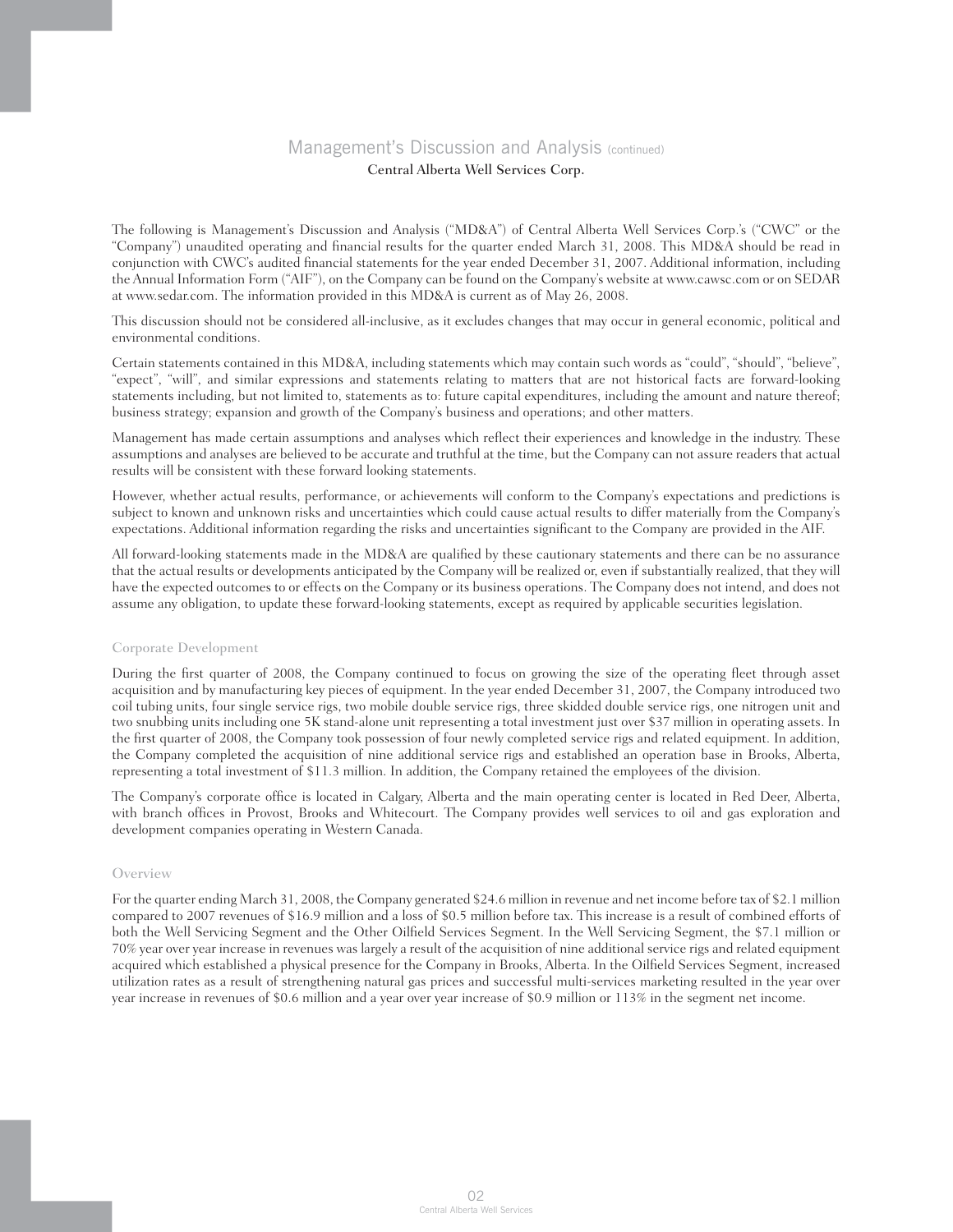Utilization for the first quarter of 2008 for the Well Servicing Segment was 72% (22,921 hours) versus 87% (16,700 hours) for the first quarter of 2007. The decreased utilization year over year in the Well Servicing Segment despite the increase in hours was a result of two service rigs undergoing major repairs and new rigs built under the capital build program were not utilized as soon as had originally been anticipated. Utilization for the Other Oilfield Services Segment in the first quarter was 53% versus 59% in the first quarter of 2007. Utilizations in the Other Oilfield Services Segment are based on the number of jobs performed in the period.

The Company took possession of four service rigs in the final quarter of 2007. Four additional manufactured and nine rigs acquired from Wellco Energy Services Partnership ("Wellco") were added to the fleet in the first quarter of 2008. The final rig under the capital build program was delivered early in the second quarter of 2008.

|                                   | THREE MONTHS ENDED MARCH 31 |                  |  |  |
|-----------------------------------|-----------------------------|------------------|--|--|
|                                   | 2008                        | 2007             |  |  |
| <b>WELL SERVICING</b>             |                             |                  |  |  |
| Revenues                          | \$<br>17,206,513            | \$<br>10,136,751 |  |  |
| Income (loss) before income taxes | 2,752,040                   | 2,221,572        |  |  |
| EBITDAS <sup>(1)</sup>            | 5,441,958                   | 4,158,471        |  |  |
| OTHER OILFIELD SERVICES           |                             |                  |  |  |
| Revenues                          | 7,378,824                   | 6,761,037        |  |  |
| Income (loss) before income taxes | 1,626,522                   | 762,623          |  |  |
| EBITDAS <sup>(1)</sup>            | 2,385,510                   | 1,553,909        |  |  |
| CORPORATE                         |                             |                  |  |  |
| Revenues                          |                             |                  |  |  |
| Income (loss) before income taxes | (2,293,203)                 | (3,445,418)      |  |  |
| EBITDAS <sup>(1)</sup>            | (764, 311)                  | (1,080,424)      |  |  |

(1) EBITDAS is calculated from the statement of income (loss) as revenue less operating costs and general and administrative expenses, exclusive of stock based compensation costs, and is used to assist management and inves

### Operational Overview

CWC operates from five facilities; two in Red Deer, one in Provost, a satellite branch in Whitecourt, as well as the newly established facility in Brooks, Alberta. The Company provides well services to oil and gas exploration and development companies operating in the Western Canadian Sedimentary Basin ("WCSB") including completions, work-over and abandonment, well maintenance, high pressure and critical sour gas well work, re-entry preparation and re-entry drilling and coal bed methane workovers and completions.

The Company has focused on developing its core business of providing service rigs to customers in the WCSB while at the same time developing a number of support services which are also required by its customers. The Company continued to fabricate equipment through the end of 2007 with the final phase of the capital build program completed early in the second quarter of 2008. In addition, nine service rigs and related equipment were acquired from Wellco.

As a result of this expansion, the Company now operates the following fleet of equipment within the WCSB:

|                                  | 2008     | 2006        |                     |                |          |                    |
|----------------------------------|----------|-------------|---------------------|----------------|----------|--------------------|
| UNITS OPERATING AT END OF PERIOD | MARCH 31 | DECEMBER 31 | <b>SEPTEMBER 30</b> | <b>IUNE 30</b> | MARCH 31 | <b>DECEMBER 31</b> |
| Service rigs                     |          |             |                     |                |          |                    |
| Coil units                       |          |             |                     |                |          |                    |
| Snubbing units                   |          |             |                     |                |          |                    |
| Nitrogen tankers & pumpers       |          |             |                     |                |          |                    |
| Pressure tanks                   |          |             |                     |                |          |                    |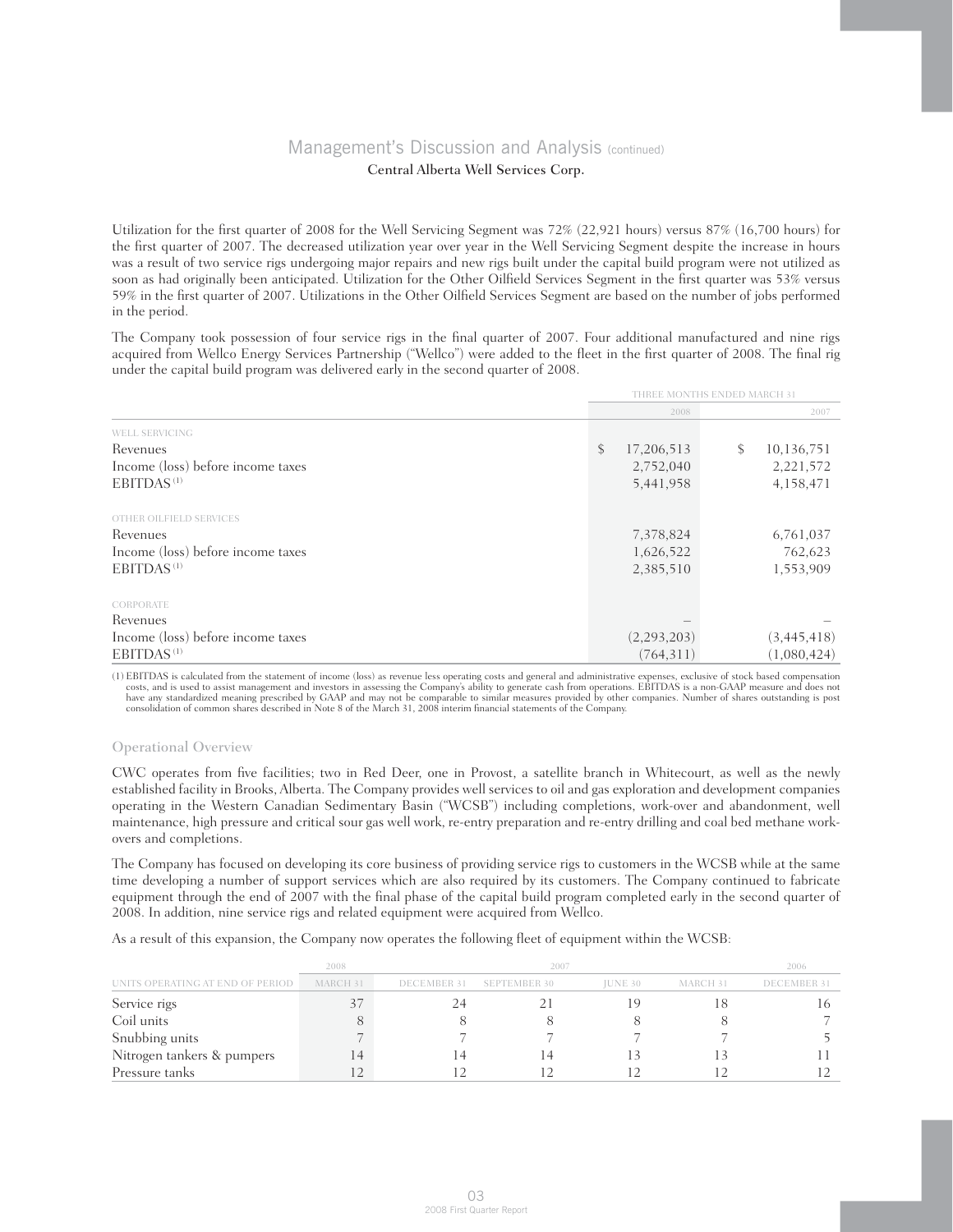The Company continues to follow its business plan of operating an equipment fleet which utilizes similar components throughout all units in order to minimize the amount of spare equipment that must be carried as well as the level of inventory that must be held to service the equipment. The Company's commitment to building a modern fleet with leading edge technology continues to stand out in an industry characterized by an ageing equipment infrastructure.

### Significant Agreements

The Company continued to fabricate all service rigs through a supply agreement that has been in place since 2005. For the last several service rigs being fabricated, some of the support equipment was completed outside of this agreement on more favorable terms to the Company. Following the delivery of the final service rig early in second quarter of 2008, the Company has completed its capital build program for 2007 and its commitment under the supply agreement has been fully satisfied.

#### Selected Financial Information

| (In thousands, except per share data) | 2008     |                | 2007           |                |          |                |          | 2006     |             |
|---------------------------------------|----------|----------------|----------------|----------------|----------|----------------|----------|----------|-------------|
| THREE MONTHS ENDING                   | Q1       | Q <sub>4</sub> | Q <sub>3</sub> | Q <sub>2</sub> | Q1       | Q <sub>4</sub> | Q3       | Q2       | Q1          |
| Revenues                              | \$24,585 | \$12,574       | \$11,913       | \$5,966        | \$16,898 | \$13,942       | \$13,289 | \$7,635  | 4,931<br>S. |
| Net income (loss)                     | 1,771    | 5              | (784)          | (4,310)        | (254)    | (11,506)       | 183      | (762)    | 103         |
| EPS: Basic and diluted                | 0.06     | 0.00           | (0.03)         | (0.19)         | (0.02)   | (1.20)         | $\theta$ | (0.07)   |             |
| Weighted average Class A              |          |                |                |                |          |                |          |          |             |
| common shares                         | 21,532   | 22,533         | 22,663         | 14,427         | 10,468   | 10,437         | 10,430   | 10,430   | 7,114       |
| Weighted average Class B              |          |                |                |                |          |                |          |          |             |
| common shares                         | 6,343    | 5,748          | 5,654          | 6,772          |          |                |          |          |             |
| Total weighted average                |          |                |                |                |          |                |          |          |             |
| common shares                         | 27,875   | 28,281         | 28,317         | 21,199         | 10,468   | 10,437         | 10,430   | 10,430   | 7,114       |
|                                       |          |                |                |                |          |                |          |          |             |
| Total assets                          | 140.868  | 118,465        | 110.762        | 107,107        | 106.675  | 94,798         | 109.107  | 91,475   | 81,371      |
| Long-term debt                        | 49,363   | 29,454         | 20,375         | 15,499         | 58,135   | 16,524         | 16,938   | 17,183   | 14,041      |
| Purchase of property, plant           |          |                |                |                |          |                |          |          |             |
| and equipment                         | \$15,543 | \$12,154       | \$5,551        | \$6,770        | \$12,577 | \$5,153        | \$6,477  | \$20,076 | \$9,262     |

\* EPS and weighted average common shares shown above have been restated for prior periods taking into account the 1:4 basis as consolidation of shares outlined in Note 8 of the March 31, 2008 interim financial statements.

The quarterly results of operations have been provided for the first quarter of 2008, the four quarters of 2007 and the comparable four quarters of 2006. Year over year revenues increased by \$7.7 million or 45.5%. This increase is a result of the capital build initiative that began in 2007 and saw the Company build around its core business – service rigs. The majority of the revenue increase occurred in the Well Servicing Segment due to nine additional rigs that were acquired from Wellco in Brooks, Alberta in January of 2008, as well as those acquired under the planned capital build program.

Capital expenditures include assets under construction at the end of each of the quarters presented. Assets under construction are not depreciated until they are available for use.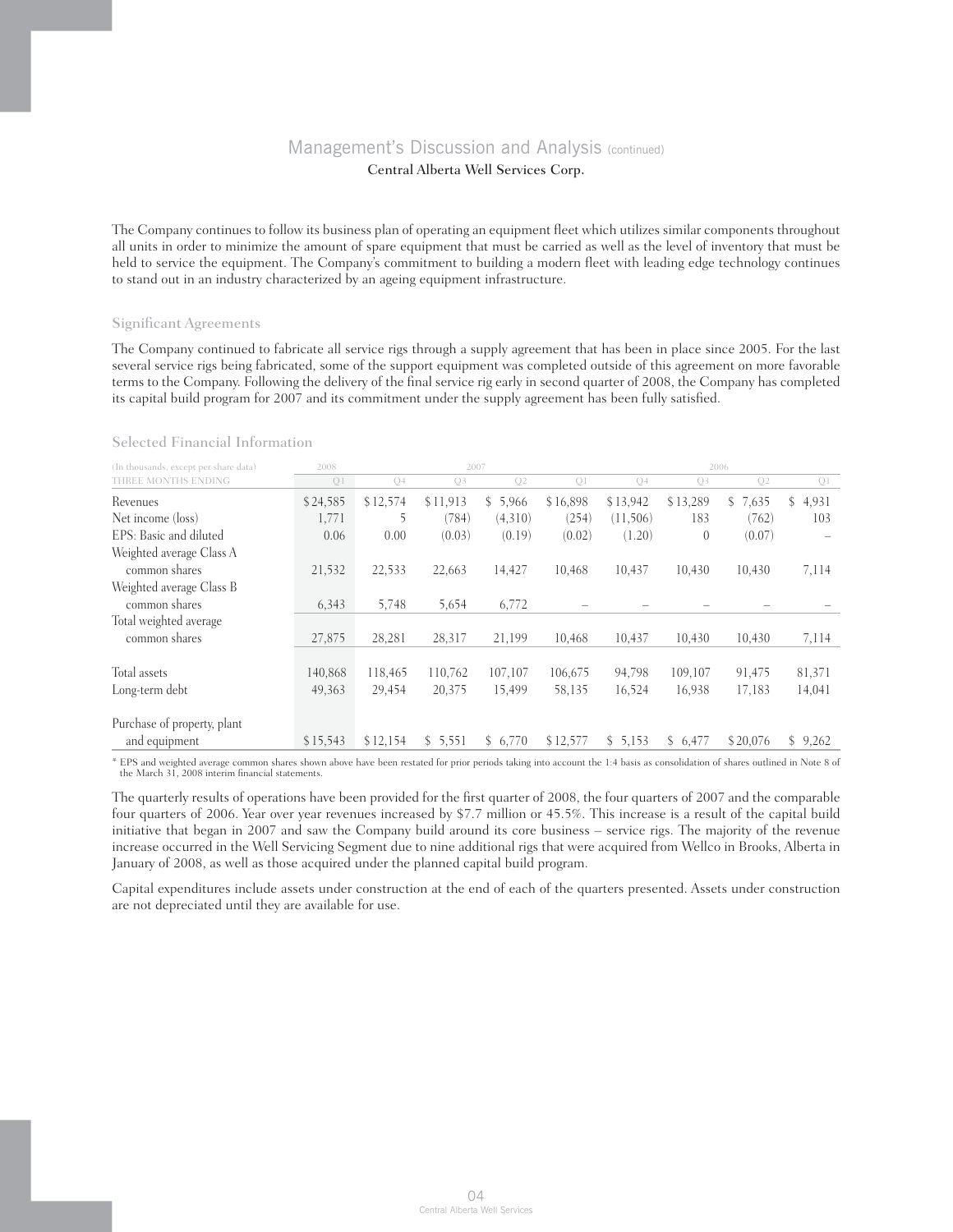Quarterly Review

|                        |    | 2008                                     |    |                                                            |   | 2007                                     |  |  |
|------------------------|----|------------------------------------------|----|------------------------------------------------------------|---|------------------------------------------|--|--|
|                        |    | THREE MONTHS<br><b>ENDED</b><br>MARCH 31 |    | <b>TWELVE MONTHS</b><br><b>ENDED</b><br><b>DECEMBER 31</b> |   | THREE MONTHS<br><b>ENDED</b><br>MARCH 31 |  |  |
| Wages and benefits     | \$ | 1,542,599                                | \$ | 3,543,554                                                  | S | 954,672                                  |  |  |
| Bad debts (recoveries) |    | 20,000                                   |    | (3, 489)                                                   |   | (1,734)                                  |  |  |
| Office                 |    | 150,929                                  |    | 569,544                                                    |   | 218,862                                  |  |  |
| Facility               |    | 348,475                                  |    | 1,095,968                                                  |   | 242,099                                  |  |  |
| Professional fees      |    | 222,762                                  |    | 449,437                                                    |   | 140,008                                  |  |  |
| Other administration   |    | 447,075                                  |    | 1,133,876                                                  |   | 327,011                                  |  |  |
|                        |    | 2,731,840                                |    | 6,788,890                                                  |   | 1,880,918                                |  |  |

General and administrative expenditures for the first quarter of 2008 were 11.1% of revenue, consistent with 2007. Management of the Company believes it has the correct level of support to continue to grow organically and through acquisitions.

Bad debt expense in the first quarter of 2008 relates to a customer the Company feels poses an increased risk due to changes in their business. During 2007 the Company recorded a net recovery of bad debt expenses.

Interest expense amounted to \$1.3 million including interest paid and amortization of transaction costs calculated using the effective interest method on the various debt instruments the Company utilized during the first quarter of 2008. Interest expense has decreased \$1.0 million year over year which is consistent with the more favorable terms of the refinancing of the debt in the first quarter of 2007.

Capital expenditures of \$15.5 million in the first quarter of 2008 consisted of the service rig assets acquired from Wellco which operates out of Brooks, Alberta and fabrication of equipment, as noted previously, including assets that are still under construction at the end of the quarter.

| Liquidity and Capital Resources       |              |             |              |              |              |  |
|---------------------------------------|--------------|-------------|--------------|--------------|--------------|--|
|                                       | 2008         |             |              | 2007         |              |  |
| FOR THE QUARTER ENDED                 | MARCH 31     | DECEMBER 31 | SEPTEMBER 30 | IUNE 30      | MARCH 31     |  |
| Working capital (deficiency)          | \$18,332,475 | \$8,230,532 | \$10,766,402 | \$ 9,679,652 | \$11,588,974 |  |
| Working capital (deficiency) – net of |              |             |              |              |              |  |
| bridge loan and restricted cash       | 18,312,475   | 7,815,532   | 10,351,402   | 9.264.652    | 11,173,974   |  |
| Long-term debt                        | 49, 362, 889 | 29,453,660  | 20,374,723   | 15,498,793   | 58,134,623   |  |
| Shareholders' equity                  | 83,843,830   | 81,916,194  | 82,032,188   | 82,550,545   | 37,148,201   |  |

Liquidity and Capital Resources

|                                       | 2006        |                     |                                                     |            |  |  |  |
|---------------------------------------|-------------|---------------------|-----------------------------------------------------|------------|--|--|--|
| FOR THE QUARTER ENDED                 | DECEMBER 31 | <b>SEPTEMBER 30</b> | <b>JUNE 30</b>                                      | MARCH 31   |  |  |  |
| Working capital (deficiency)          |             |                     | $$(27,256,935) \ $(23,307,384) \ $(17,519,991) \ $$ | (194, 130) |  |  |  |
| Working capital (deficiency) – net of |             |                     |                                                     |            |  |  |  |
| bridge loan and restricted cash       | 7,330,725   | 6,120,890           | 3,074,368                                           | (194, 130) |  |  |  |
| Long-term debt                        | 16,523,834  | 16,937,611          | 17,182,610                                          | 14,040,639 |  |  |  |
| Shareholders' equity                  | 34,626,065  | 45,578,780          | 45,300,850                                          | 45,628,496 |  |  |  |
| Long-term debt to equity              | 0.48        | 0.37                | 0.38                                                | 0.31       |  |  |  |

Long-term debt to equity 0.59 0.36 0.25 0.19 1.56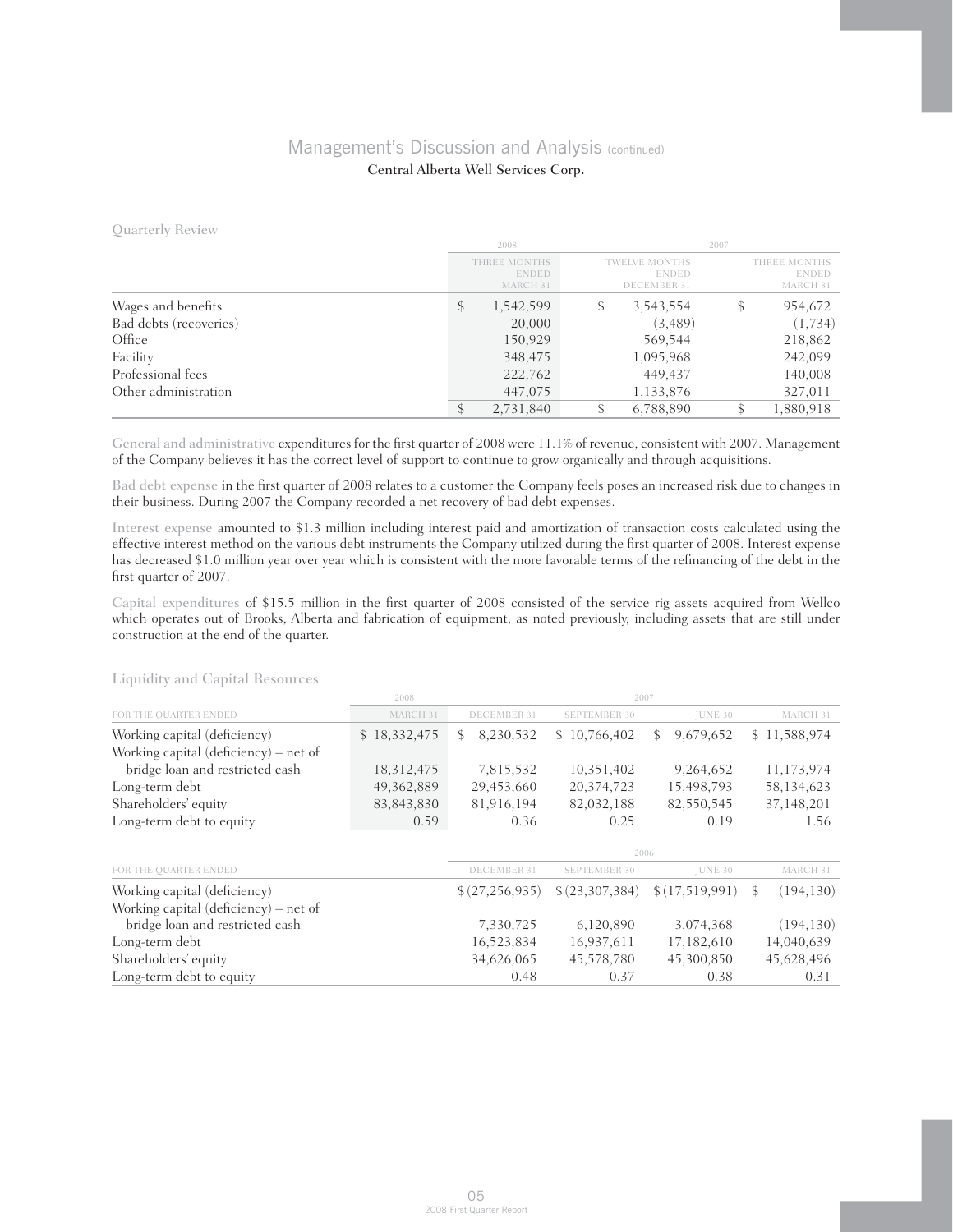Working capital ended the quarter at \$18.3 million net of bridge loan and restricted cash, an increase of \$10.1 million from December 31, 2007 and \$6.7 million year over year.

The increase in long-term debt of \$19.9 million from the fourth quarter is a result of the completion of four service rigs and related equipment that began in 2007 as well as the acquisition of nine additional service rigs and related equipment from Wellco. This equipment is being constructed at several different fabrication facilities throughout Western Canada.

As at March 31, 2008, the Company had 21,463,730 Class A Common Shares and 6,403,531 Class B Common Shares issued and outstanding.

### Contractual Obligations

The Company is committed to repayment of its long-term debt in January of 2010, including principal and interest. In addition, the Company has several vehicle leases, building and facility leases, and has recently entered into a lease on a property in Brooks, Alberta.

In the second quarter of 2008, the Company has taken delivery of the final service rig and related equipment under the capital build program initiated in 2007.

### Critical Accounting Estimates

This Management's Discussion and Analysis of the Company's financial condition and results of operations is based on the financial statements which are prepared in accordance with Canadian generally accepted accounting principles (GAAP). The Company's significant accounting policies are discussed in note 4 of the December 31, 2007 annual audited financial statements. The presentation of these financial statements in conformity with Canadian GAAP requires management to make estimates and assumptions that affect the reported amounts of assets, liabilities and the disclosure of contingent liabilities at the date of the financial statements and the reported revenues and expenses during the reporting period. These estimates are based on experience and assumptions that are believed to be reasonable under the circumstances. Although care has been taken, anticipating future events can not be done with certainty, therefore actual results may vary from these estimates over time as more accurate information is available and as the Company's operating environment changes.

Impairment of Long-Lived Assets: Long-lived assets, including property and equipment and intangible assets, comprise a majority of the Company's assets. Management reviews the carrying values of these assets for impairment periodically or whenever events or changes in circumstance indicate that their carrying value may not be recoverable. When this occurs management performs various tests to see if the net carrying value differs from fair value, and if the fair value is less than the carrying value the asset would be considered to be impaired and an impairment loss would be recognized to reduce the asset's carrying value to its estimated fair value.

Depreciation and Amortization: The Company's property, plant, equipment and intangibles are depreciated and amortized over estimated useful life using both straight line and unit-of-production methods. The estimates may change over time as more useful information becomes available, market conditions shift or other factors change the estimated useful life of the assets.

Stock Based Compensation: Stock based compensation expense associated with the stock-option rights granted to directors and employees is calculated based on assumptions using the Black-Scholes option pricing model to produce an estimate of compensation. This estimate may vary due to changes in the Black-Scholes variables, which include the risk free rate of return, the share price volatility and the rates of forfeiture.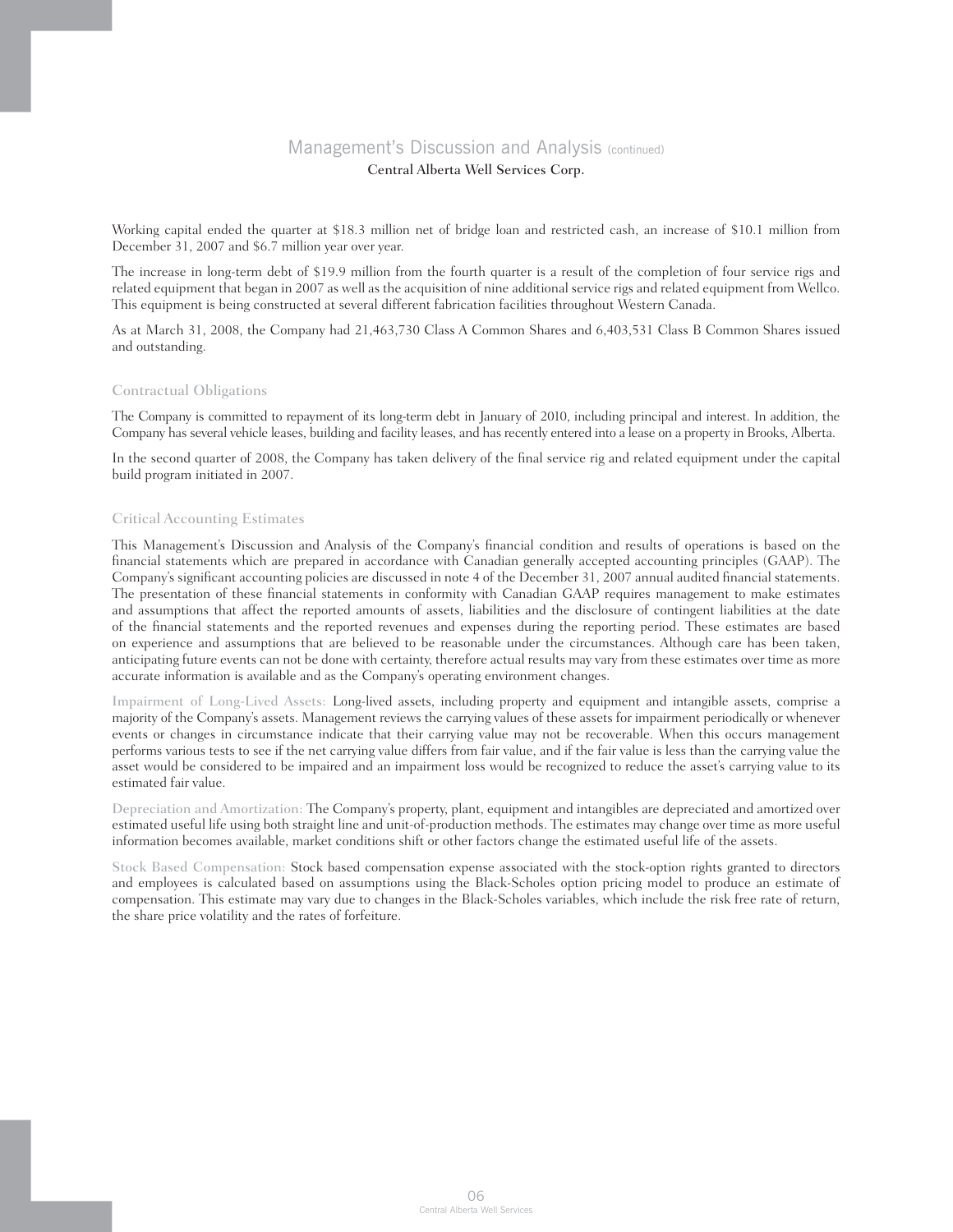#### Risk Management

Business Risk: Activity in the oil and gas industry is subject to a range of external factors that are difficult to actively manage, including resource demand, commodity pricing and climate. The Company plans to mitigate these risks by creating a strong balance sheet and remaining responsive to changes in industry dynamics.

The Company has a comprehensive insurance policy to help safeguard its assets, operations and employees. This is reviewed annually and revised as changes in circumstances warrant.

Credit Risk: The Company's policy is to enter into agreements with customers that are well-established and well-financed within the oil and gas industry reducing credit risk. There is always a risk relating to the financial stability of customers and their ability to pay. Management will continue to periodically asses the credit worthiness of all its customers and views the credit risk on its accounts receivable as normal for its industry.

During the first quarter of 2008, a customer of the Company changed their business operations in a manner that indicated to the Company that this customer may expose the Company to increased credit risk. As a result, bad debt expense of \$20,000 was provided for in the first quarter of 2008.

Liquidity Risk: Liquidity risk relates to the risk that the Company will encounter difficulty in meeting its financial obligations. The credit facilities available mature on January 25, 2010. It is the intention of the Company that refinancing will be negotiated at that time should it be required. The Company may be exposed to liquidity risk if it is unable to collect its trade accounts receivable balances in a timely manner, which could in turn impact the Company's long-term ability to meet commitments under its current facilities. In order to manage this liquidity risk, the Company regularly reviews its aged accounts receivable listing to maintain accounts outstanding over 60 days to less than 25 percent of the total balance. In addition, the Company regularly reviews its components of debt to equity to maintain a conservative structure. Finally, in an effort to combat the seasonality of the oilfield business and reduce long-term liquidity risk exposure, the Company regularly reviews its cash availability and whenever the conditions permit, the excess cash is applied to the debt outstanding.

Market Risk: Market risk is comprised of interest rate risk and foreign currency risk. The Company's exposure to financial market risk is limited since there are no significant financial instruments which will fluctuate as a result of changes in market prices.

Foreign Currency Risk: Foreign currency risk arises from the fluctuations in foreign exchange rates and the degree of volatility of these rates relative to the Canadian dollar. The Company is not significantly exposed to foreign currency risk.

Interest Rate Risk: The Company manages its exposure to interest rate fluctuations through the issuance of a combination of variable and fixed rate borrowings.

Supplier Risk: The Company has a large portion of its service rig and associated equipment manufactured by a single provider. While this arrangement provides certain market advantages, it also exposes the Company to potential short-term vulnerability if this supplier experiences unusual production disruptions or labour disputes.

Seasonal and Weather Risk: Seasonal factors and unexpected weather patterns may lead to reduced oil and gas exploration activity and corresponding declines in the demand for the Company's services during various times of the year.

Competitive Conditions: The operating climate within the Western Canadian Sedimentary Basin is very competitive, resulting in fluctuations of price and utilization rates. The Company attempts to mitigate these risks by creating a good working relationship with its customers and focusing on longer term contracts.